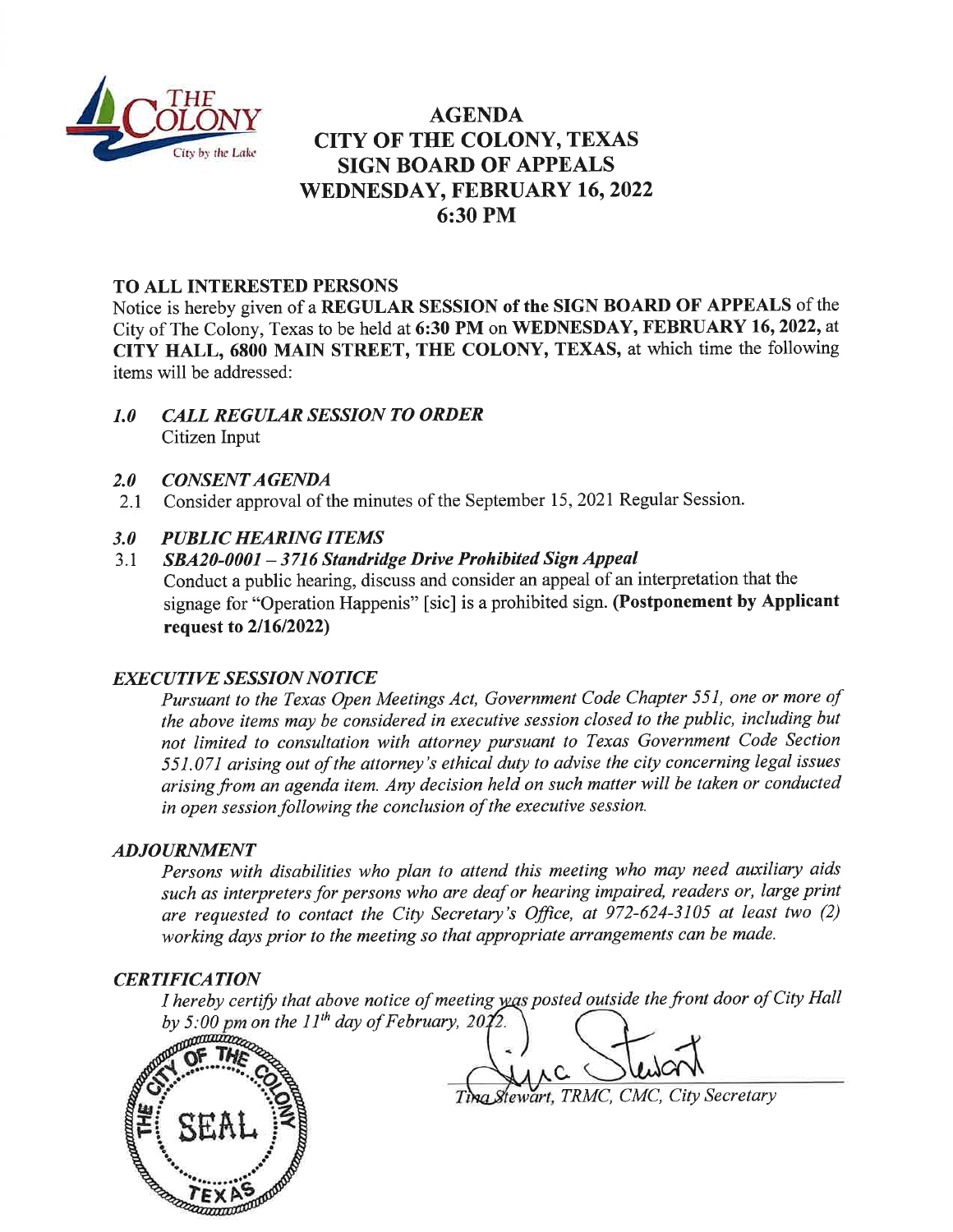#### **MINUTES CITY OF THE COLONY SIGN BOARD OF APPEALS WEDNESDAY, SEPTEMBER 15, 2021**

After determining that a quorum was present, the Sign Board of Appeals of the City of The Colony, Texas convened into Regular Session which was held on Wednesday, September 15, 2021 at 6:31 p.m. in the City Council Chambers located at City Hall, 6800 Main Street, The Colony, Texas, at which time the following items were addressed:

**Board Members Present:** Constance Yahwak, Chairman; Dean Byers; and Jacob Evans Odum.

#### **Board Members Absent:** Gerald Odum, Joel Ortega

**Staff Present:** Isaac Williams, Development Services Manager; Ed Voss, City Attorney; Brian Mcnuelty, Engineering Technician.

#### *1.0 CALL REGULAR SESSION TO ORDER*

Chair Yahwak called the Regular Session of the Sign Board of Appeals meeting to order at 6:31 p.m.

#### *1.1 CITIZEN INPUT*

No citizen came forward for input. Citizen input was closed at 6:31 p.m.

| <b>2.0</b> | CONSENT AGENDA                                                     |
|------------|--------------------------------------------------------------------|
| 2.1        | Consider approval of the minutes of July 21, 2021 Regular Session. |

Chair Yahwak read Consent Agenda Item 2.1 into record.

#### **Member Byers made a motion to approve Consent Agenda Item 2.1, seconded by Member Evans. The motion carried (3-0).**

| 3.0 | <b>PUBLIC HEARING ITEMS</b>                                                            |  |
|-----|----------------------------------------------------------------------------------------|--|
| 3.1 | SBA20-0001 – 3716 Standridge Drive Prohibited Sign Appeal                              |  |
|     | Conduct a public hearing, discuss and consider an appeal of an interpretation that the |  |
|     | signage for "Operation Happenis" [sic] is a prohibited sign.                           |  |

Chair Yahwak confirmed the public hearing remains open. This item was postponed to the December 15, 2021 public hearing.

### **3.2** *SBA21-0003 - 3905 SH 121 Variance Off-Premise LED Digital Sign* Conduct a public hearing, discuss and consider a variance from Chapter 6, Section 6-258 [Prohibited signs] to allow an off-premise LED digital sign ["Billboard"] at 3905 SH 121. The subject site is within the Business Park (BP) zoning district and the Gateway Overlay District.

Mr. Williams presented the report including a review of the timeline, adding that the public hearing remained open.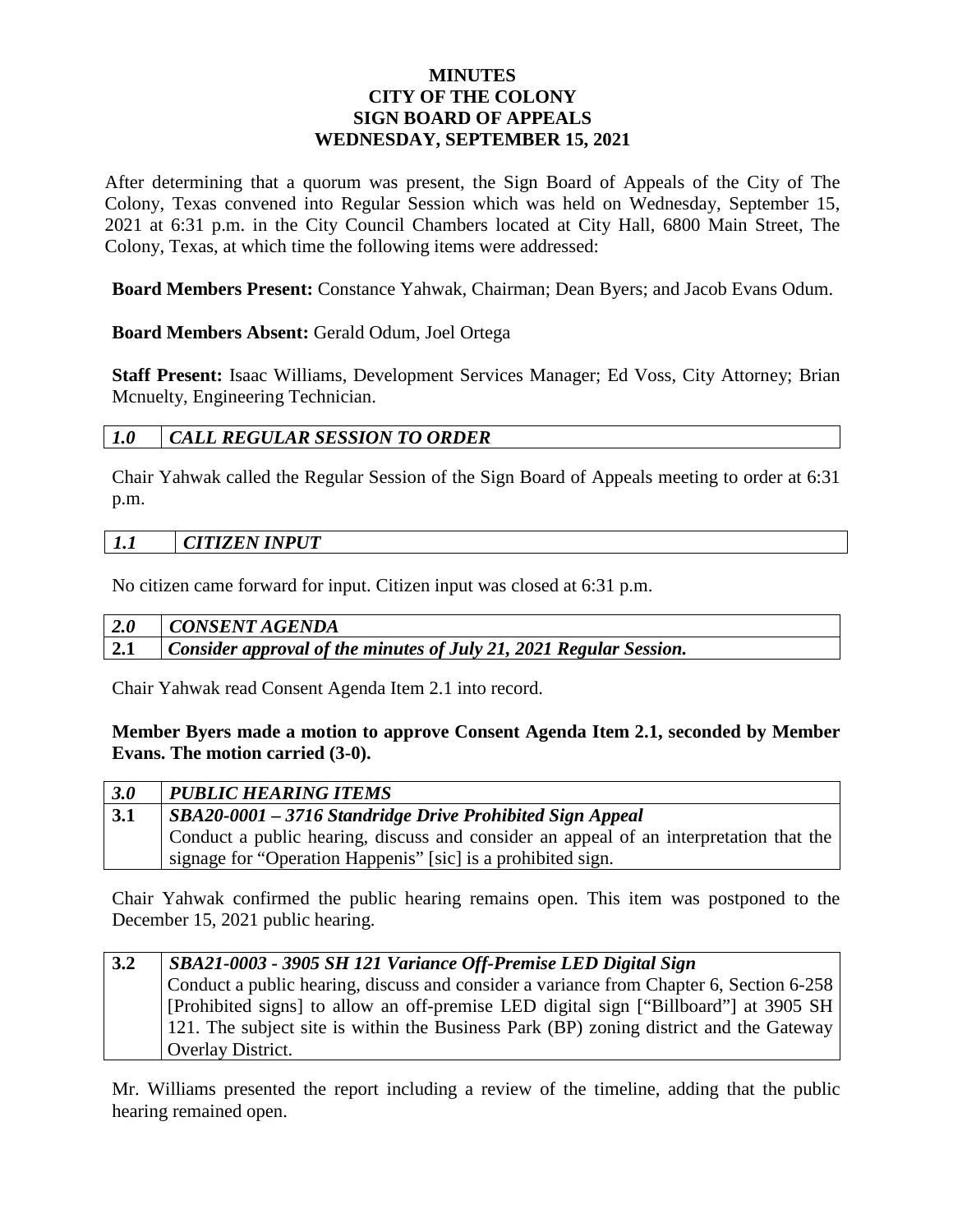City of The Colony September 15, 2021 Sign Board of Appeals Meeting Minutes Page 2 of 4

Chair Yahwak asked for the location of signs along SH 121.

Mr. Williams responded.

Member Byers asked if the size differs from existing signs along SH 121.

Mr. Williams responded the same size.

Chair Yahwak opened the public hearing at 6:41 p.m.

Mr. Eric Turner, 6533 Valley View Lane, Dallas, Texas property owner and tenant at 3905 SH 121. Mr. Turner offered a statistical data report on similar signs in North Texas. Report shows property values increased over time.

Member Evans asked about signage location.

Mr. Turner responded adding information in the report is also public information. He added that evidence shows patients find professional services by means other than drive-by, line-of-sight to a sign.

Chair Yahwak shared concern on sign ownership and maintenance if Mr. Turner is no longer the property owner.

Mr. Turner responded the sign is part of the property and ownership transfers.

Mr. James Ramsey, 910 Saddlebrook Drive, Colleyville, Texas and sign operator. Mr. Ramsey shared the sign advertises for a multiple of other businesses in addition to the businesses on-site.

Mr. Mark Samples, 4572 Mariner Lane, Frisco, Texas property owner of adjacent properties to the west and north. Mr. Samples spoke on behalf of the other property owners. He shared access, SH 121 visibility, and line-of-sight are all important when selecting a location. The 2016 purchase was made in consideration of these and factored into the purchase price. He argued this sign would adversely affect their property. He offered the healthcare industry is becoming more retail with an increasing need for access and visibility. Mr. Samples reviewed his presentation demonstrating the changes in visibility.

Mr. Turner responded.

Member Evans asked for the heights of Mr. Turner's and Mr. Samples' properties.

Mr. Turner and Mr. Samples responded.

Chair Yahwak closed the public hearing at 7:08 p.m.

Chair Yahwak convened the board into executive session.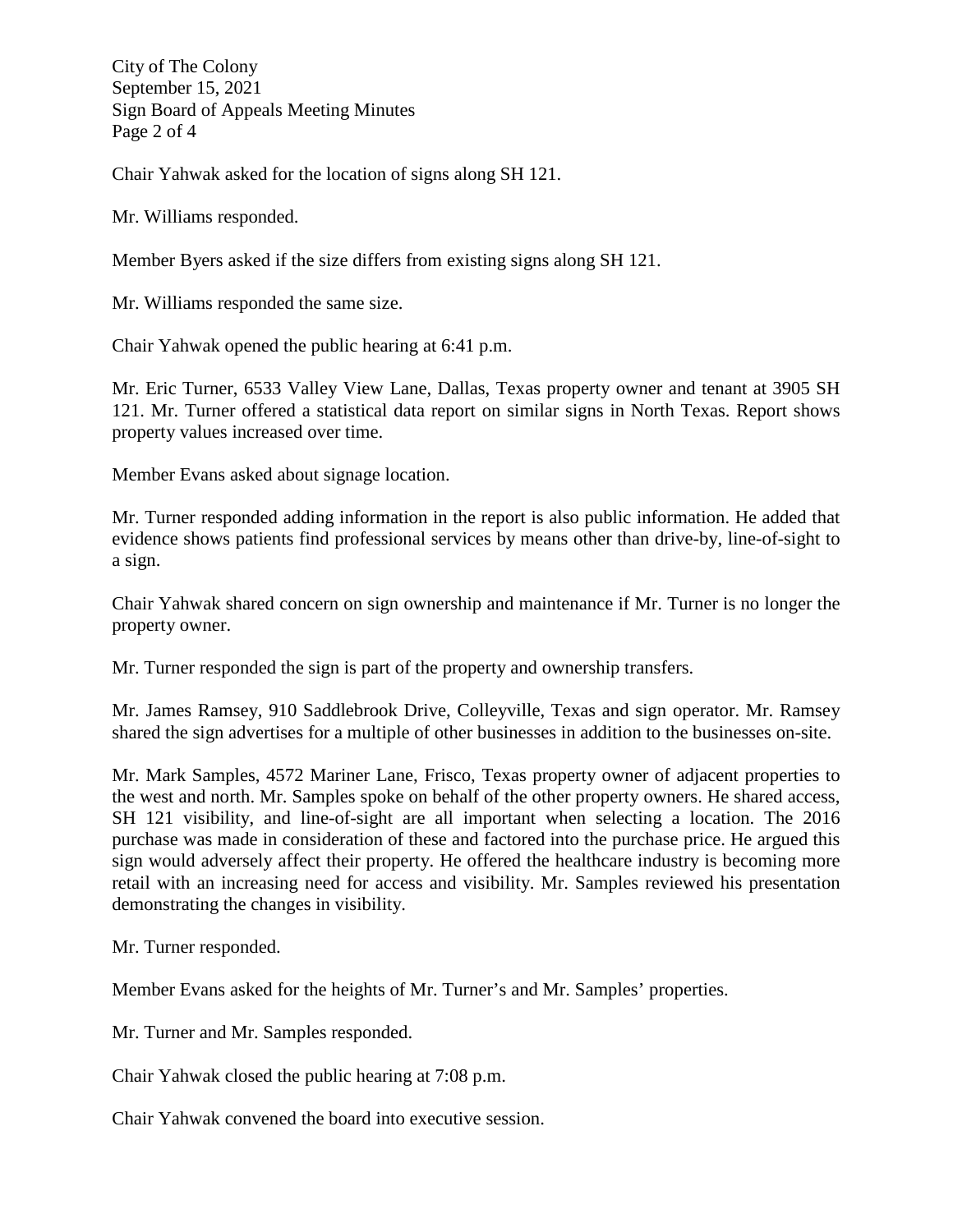City of The Colony September 15, 2021 Sign Board of Appeals Meeting Minutes Page 3 of 4

Executive Session was convened at 7:09 p.m.

#### *EXECUTIVE SESSION*

A. Sign Board of Appeals shall convene into a closed executive session pursuant to Section 551.071 of the Texas Government Code to seek legal advice from the city attorney.

Regular Session was reconvened at 7:26 p.m.

**Member Byers made a motion to approve Item 3.2 because the requested variance does not trigger application of the variance criteria in the City's ordinances. Seconded by Member Evans. The motion carried (3-0).**

| 3.3                                                                               | SBA21-0005 – Stewart Peninsula HOA Monument Signs<br>Conduct a public hearing, discuss and consider a variance to allow three (3) [residential] |  |
|-----------------------------------------------------------------------------------|-------------------------------------------------------------------------------------------------------------------------------------------------|--|
|                                                                                   |                                                                                                                                                 |  |
| monument signs within the Stewart Peninsula residential development. The proposed |                                                                                                                                                 |  |
|                                                                                   | sign locations are at the Caldwell Avenue, Malone Avenue, and Stewart Boulevard                                                                 |  |
|                                                                                   | intersections of Ethridge Drive within the Planned Development 8 (PD-8) [Stewart]                                                               |  |
|                                                                                   | Peninsula] zoning district.                                                                                                                     |  |
|                                                                                   |                                                                                                                                                 |  |

Chair Yahwak confirmed the public hearing remains open. This item was postponed to the October 20, 2021 public hearing.

There being no further business to come before the Board, Chair Yahwak adjourned the Regular Session of the Sign Board of Appeals at 7:30 p.m.

Constance Yahwak, Chairman

\_\_\_\_\_\_\_\_\_\_\_\_\_\_\_\_\_\_\_\_\_\_\_\_\_\_\_\_\_\_\_\_\_

\_\_\_\_\_\_\_\_\_\_\_\_\_\_\_\_\_\_\_\_\_\_\_\_\_\_\_\_\_\_\_\_\_

Isaac Williams, Development Services Manager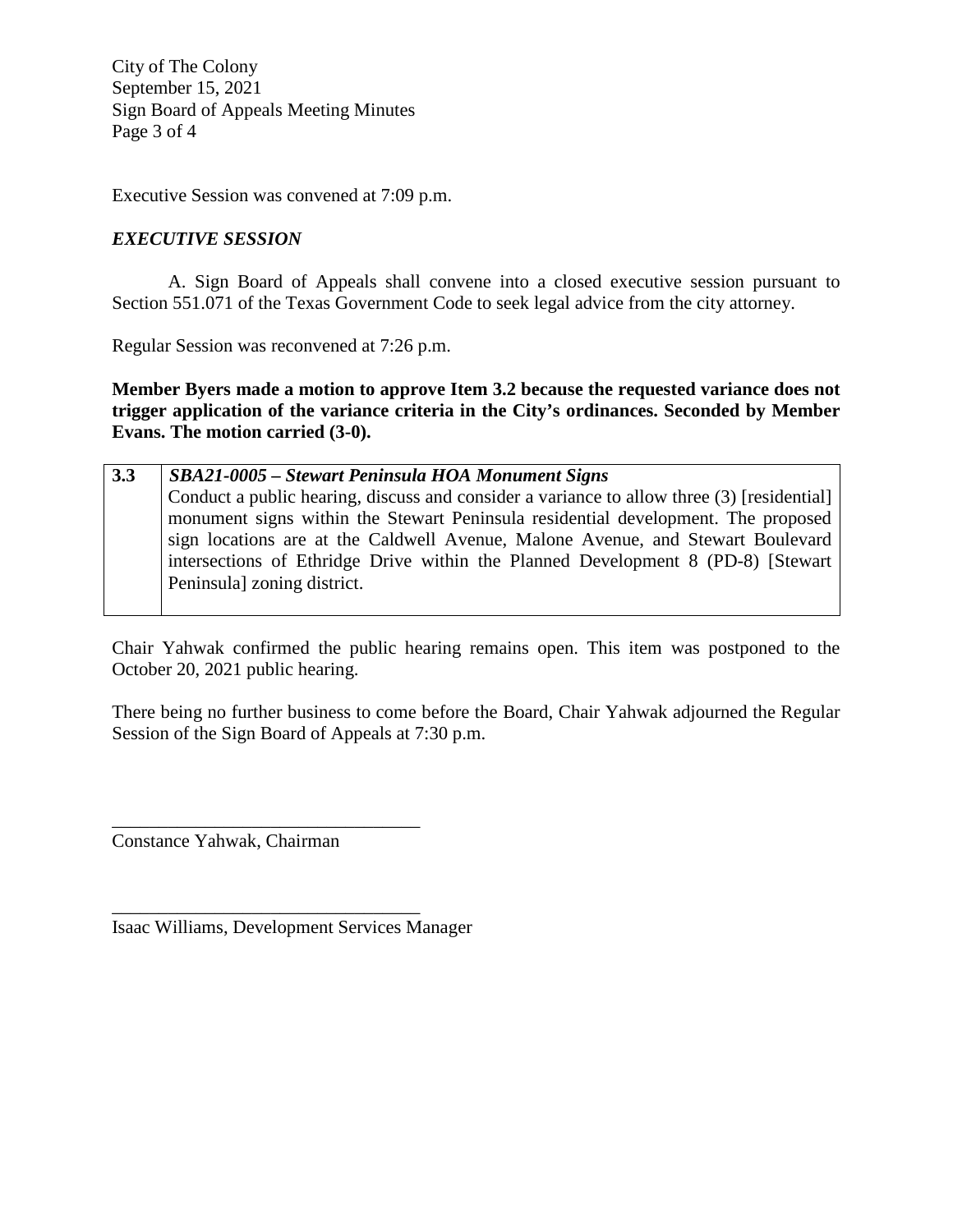#### **SIGN BOARD OF APPEALS STAFF MEMO**

| <b>AGENDA DATE:</b> | February 16, 2022                                  |
|---------------------|----------------------------------------------------|
| <b>DEPARTMENT:</b>  | <b>Engineering/Development Services Department</b> |
| <b>PLANNER:</b>     | Isaac Williams, Development Services Manager       |

#### **SUBJECT:** *SBA20-0001 – 3716 Standridge Drive Prohibited Sign Appeal*

Conduct a public hearing, discuss and consider an appeal of an interpretation that the signage for "Operation Happenis" [sic] is a prohibited sign.

#### **APPLICANT/OWNER:**

Brian Camp FastSigns of Frisco, TX

### **BACKGROUND**

On February 12, 2020 staff received and began review for sign permit applications for four (4) new "wall signs" at 3716 Standridge Drive.

Three of the four signs were approved upon a completed review. A fourth sign was disapproved after determination that the sign text is consistent with signage listed in Section 6-258 (b) (1) [Prohibited Signs]. The applicant has indicated that the proposed signage contains approximately 58.6 square-feet and is to be located on the lower half of the south (front) elevation of the building.

In accordance with Sec. 6-253 (permit and inspection required), the applicant was provided written and verbal notification of the three approved and one disapproved sign; the applicant was further advised of the process of appeals regarding the disapproved sign as stated is section 6-256.

The applicants request was originally scheduled for consideration on March 18, 2020. Consideration has been postponed to the July 21, 2021 at the behest of the applicant. The applicant requested further postponement of consideration to February 16, 2022.

### **CONSIDERATIONS**

According to Section 6-256 of the Sign Ordinance in the Code of Ordinances, The Sign Board of Appeals may:

"…hear and decide appeals which allege error in any order, requirement, decision, or determination made by the chief building official in connection with the refusal to grant a permit, revoke a permit, or a decision involving any substantive or material interpretation of this article."

Section 6-258 (b) (1) states the following signs are prohibited:

*Any sign containing graffiti, obscene, indecent or immoral words, pictures, descriptions or other matter deemed to be of detriment to the health or morals of the citizens.*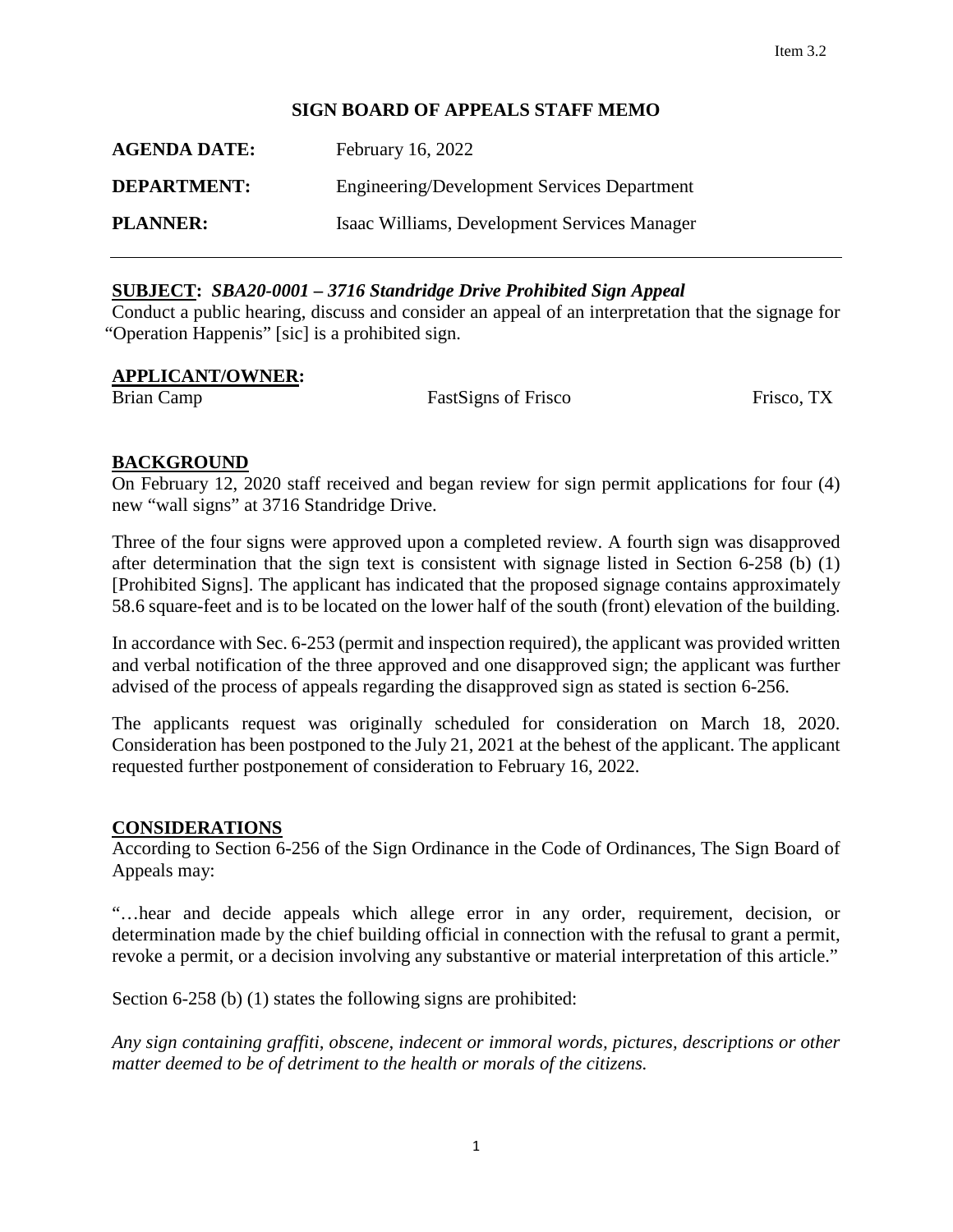Staff determined that the text within the signage (see below) is consistent with Section 6-258 (b) (1):





- CITY 1<br>- LIGHTED CHANNEL LETTERS WHITE<br>- ATTACHED TO BUILDING EXTERIOR

# **ATTACHMENTS**

- 1. Location Map
- 2. Sign Photos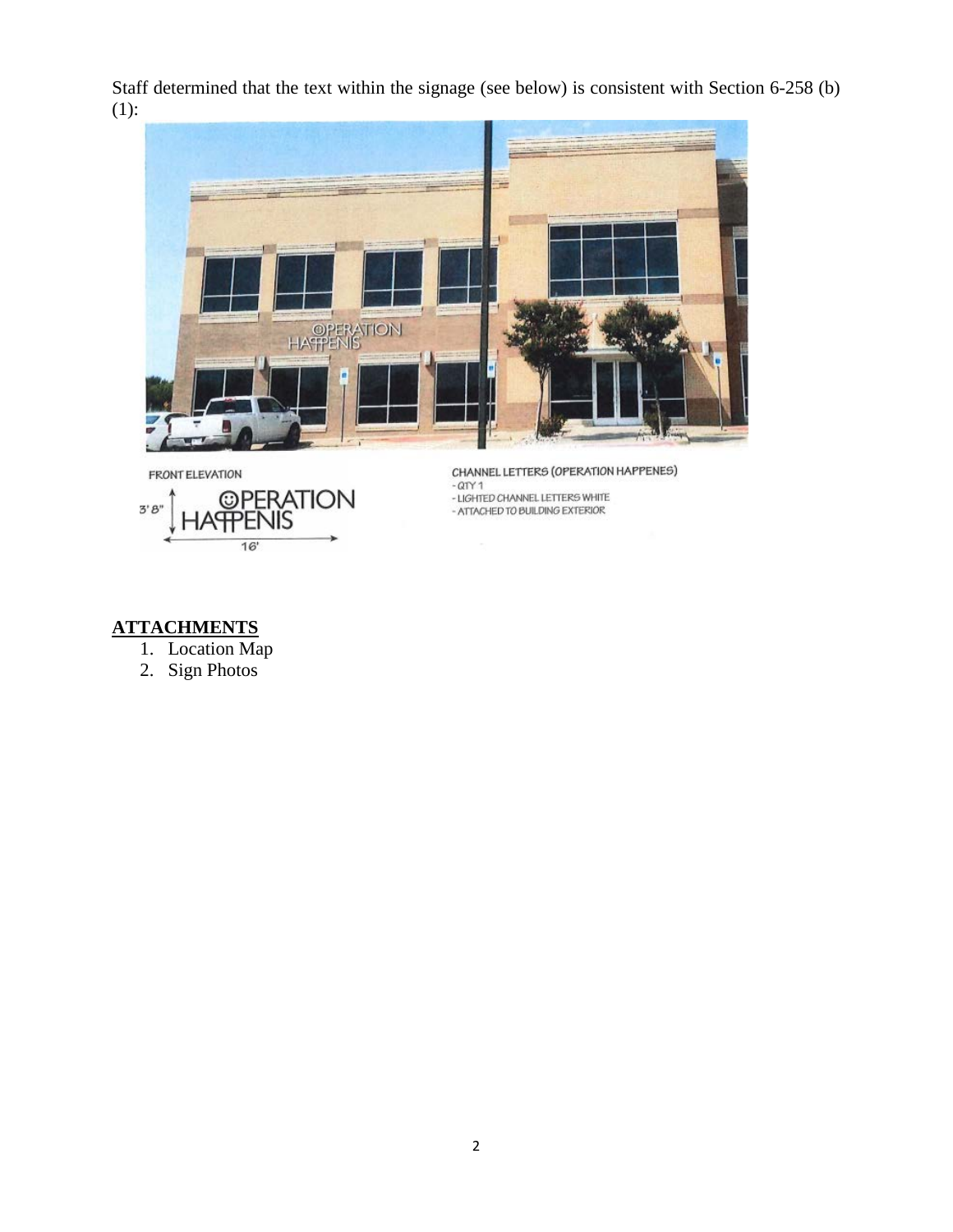